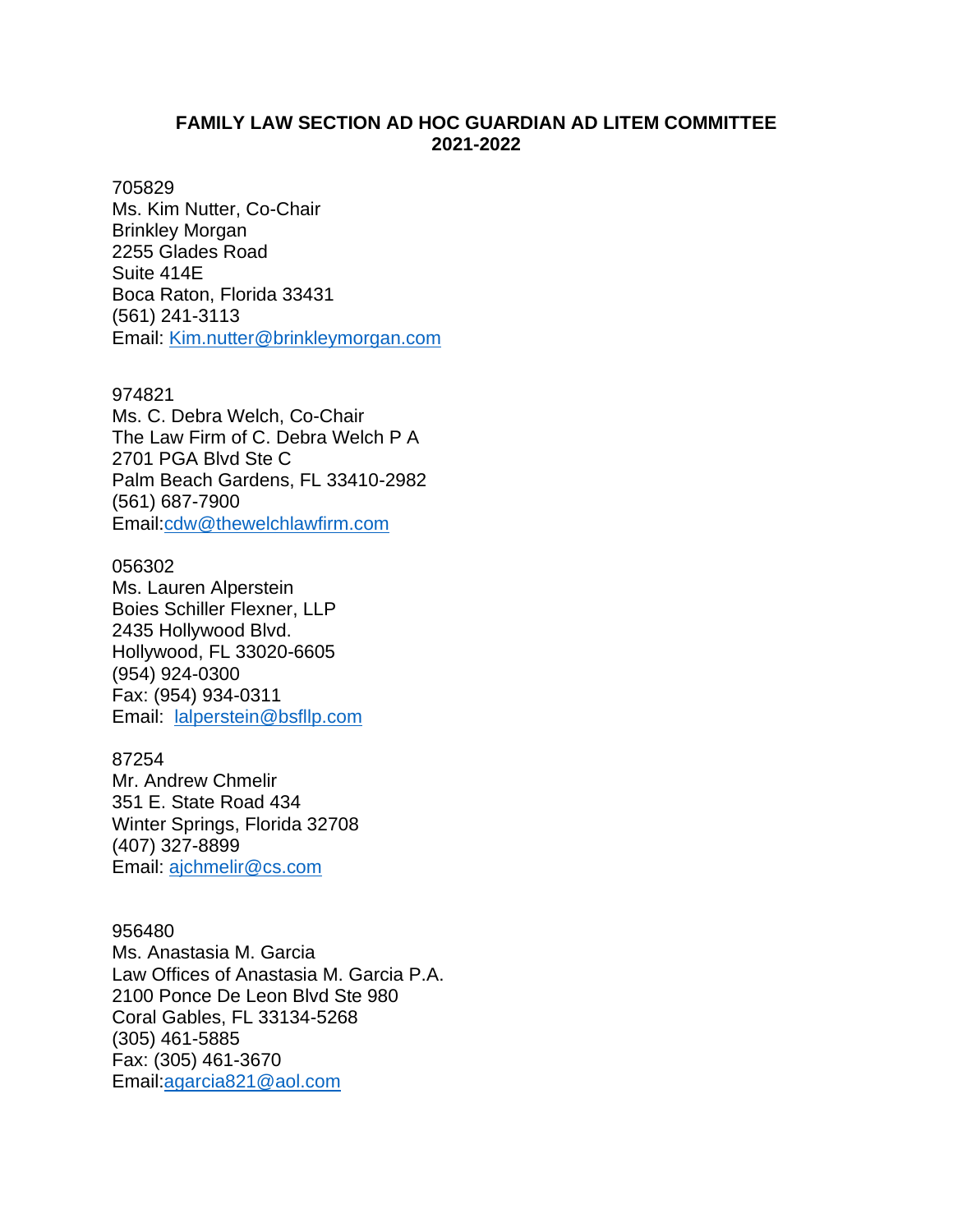844446 Ms. Maria Gonzalez 3350 SW 148 Ave. Suite 110 Miramar, FL 33027 (305) [496-7016](tel:954-809-3300) Email: [maria@gonzalezlawpa.com](mailto:maria@gonzalezlawpa.com)

### 507458

Ms. Tenesia Connelly Hall 100 E. Robinson St. Orlando, FL 32801-1602 (407) 841-8310 Fax: (407) 648-9240 Email: [tchall@legalaidocba.org](mailto:tchall@legalaidocba.org)

### 301467

Mr. Michael P. Logan 1550 Brickell Avenue A502 Miami, Florida 33129 (651) 308-7873 Email: [michael.pendary.logan@gmail.com](mailto:michael.pendary.logan@gmail.com)

### 119282

Ms. Anastasia J. Mahone 2424 N. Federal Highway Suite 200 Boca Raton, FL 33431 (754) 423-2867 Email: [ana@ks-law.com](mailto:ana@ks-law.com)

1003094

Ms. Jennifer Patti Brodie & Friedman, P.A. 1675 N. Military Trail Suite 550 Boca Raton, Florida 33486 (954) 218-3085 Email: [Jennifer@brodiefriedman.com](mailto:Jennifer@brodiefriedman.com)